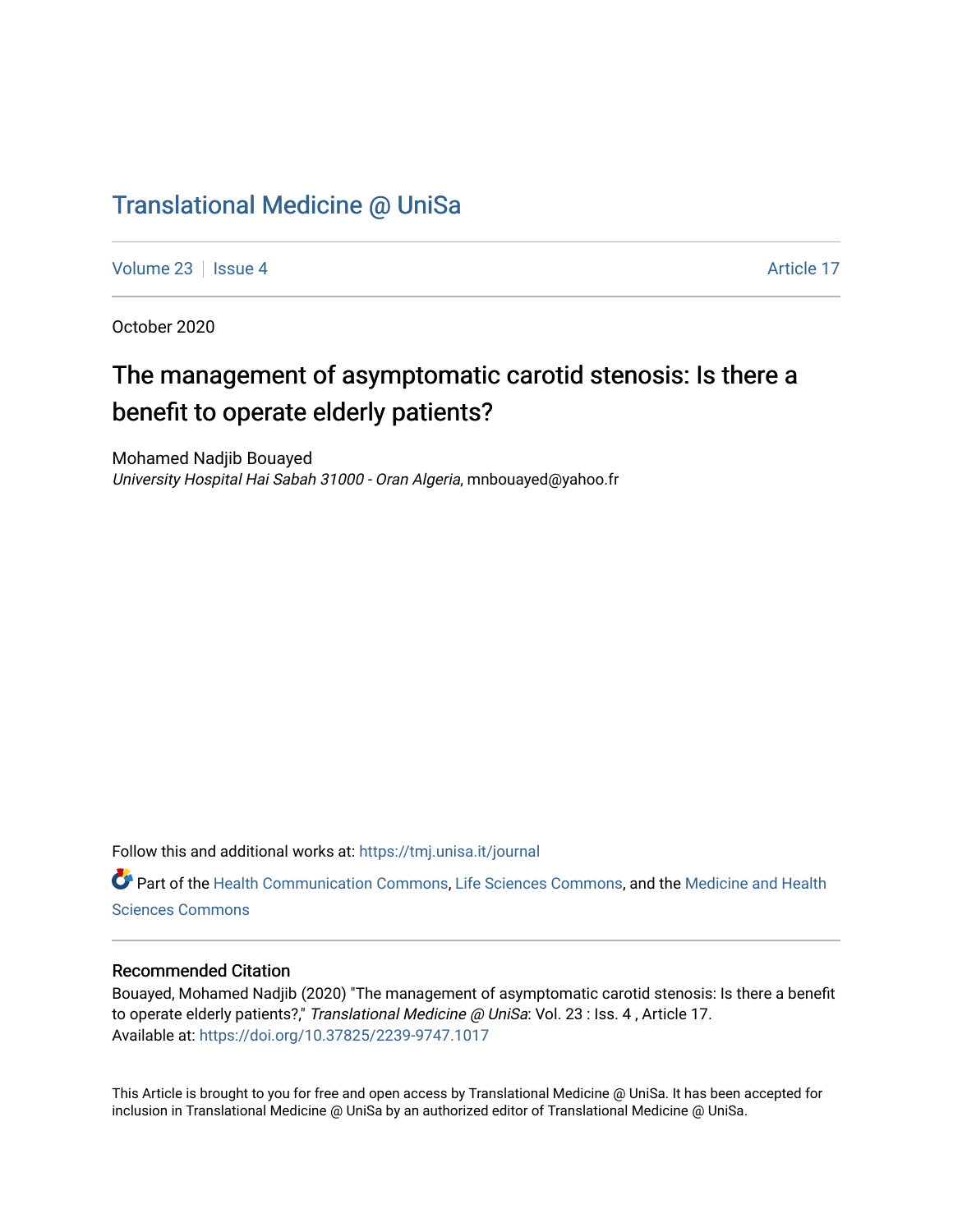## **The management of asymptomatic carotid stenosis: Is there a benefit to operate elderly patients?**

Bouayed NM<sup>1</sup>, Sekkal A<sup>1</sup> <sup>1</sup>University hospital Hai Sabah 31000 - Oran Algeria (mnbouayed@yahoo.fr)

*Abstract* – Background. We present a retrospective study of a series of 40 patients over the age of 75 operated for an asymptomatic carotid stenosis. The results were evaluated during an average of 3 years of follow-up. Material and method. The study is retrospective and monocentric. The series includes 40 patients aged over 75 years and with an average age of 78.5 years (range 75-82). Patients underwent surgery for an asymptomatic carotid stenosis of more than 80%. The technique in all case was a carotid endarterectomy. Results. There have been no postoperative deaths or neurological adverse events. During an average follow-up of 3 years, there was one death secondary to colon cancer. However, 5 patients were lost to follow-up. Conclusion: Carotid surgery in elderly patients may have a benefit. However, our study has shortcomings. It is retrospective and the patient cohort is reduced. A randomized, prospective study, comparing surgery or angioplasty with the best medical treatment, is necessary to choose the most effective and safest treatment to offer to an elderly patient with asymptomatic carotid stenosis.

#### *Keywords: carotid stenosis, elderly population, carotid angioplasty, carotid endarterectomy, stroke*

#### I. INTRODUCTION

Stroke is the leading cause of non-traumatic acquired disability. 15-20% of strokes are linked to atheromatous carotid stenosis. The prevalence of carotid stenosis increases with age, especially after age 75 and especially among men.

Carotid stenosis are asymptomatic if no hemispheric or retinal symptoms have appeared in the 6 months preceding the discovery of the stenosis. Asymptomatic carotid stenosis (ACS) accounts for about ¾ of all carotid lesions. The goal of treating carotid stenosis is to prevent a stroke. While carotid surgery is recommended in the elderly patients in cases of symptomatic carotid stenosis, that of ACS in patients over 75 years old, even when tight, remains subject to many controversies. Indeed, the debate, concerning the benefit to be expected from a surgical procedure or a possible angioplasty procedure, is not yet closed. The aim of our study, through a retrospective evaluation of the results of carotid endarterectomy (CEA) of a series of 40 patients aged over 75 years, is to answer the question of the usefulness or not, of operate the tight ACS affecting the elderly population.

#### II. MATERIAL AND METHOD

We performed a retrospective monocentric analysis of a series of 40 patients with an ACS of more than 80%. All the patients were more than 75 years old and had a life expectancy of more than 4 years. This series includes 28 men and 12 women. The mean age was 78.5 years (range 75-82).

ACS was constantly discovered during the assessment of atheromatous disease. High blood pressure was present in 60% of patients, diabetes in 35% of cases, a history of smoking in 50% of cases and dyslipidemia in 40% of cases.

Based on the risk score described by Wallaert [1], we estimated that 34 patients (85%) could have a life expectancy of more than 5 years and 6 patients (15%), a life expectancy of at least four years. Duplex ultrasound, performed in all cases, allowed the measurement of the degree of stenosis and the evaluation of the characteristics of the atherosclerotic plaque.

The main criterion for inclusion of patients in the series is a degree of stenosis greater than 80% measured by the maximum systolic velocity at the site of the stenosis which must have been greater than 250 cm / s.

The second inclusion criterion was the ultrasound characteristics of a possibly dangerous and unstable plaque. CT angiography or angio-MRI of the brain and supra-aortic trunks was requested for all patients. All our patients were operated under general anesthesia. The operative technique consisted of an open thromboendarterectomy in 34 patients, 15 of whom were closed with a patch and 19 without patch. One patient was treated with a homolateral carotid-carotid bypass.

#### III. RESULTS

The mean clamping time was 22 minutes. The average hospital stay was 4 days (range 3-7). 3 patients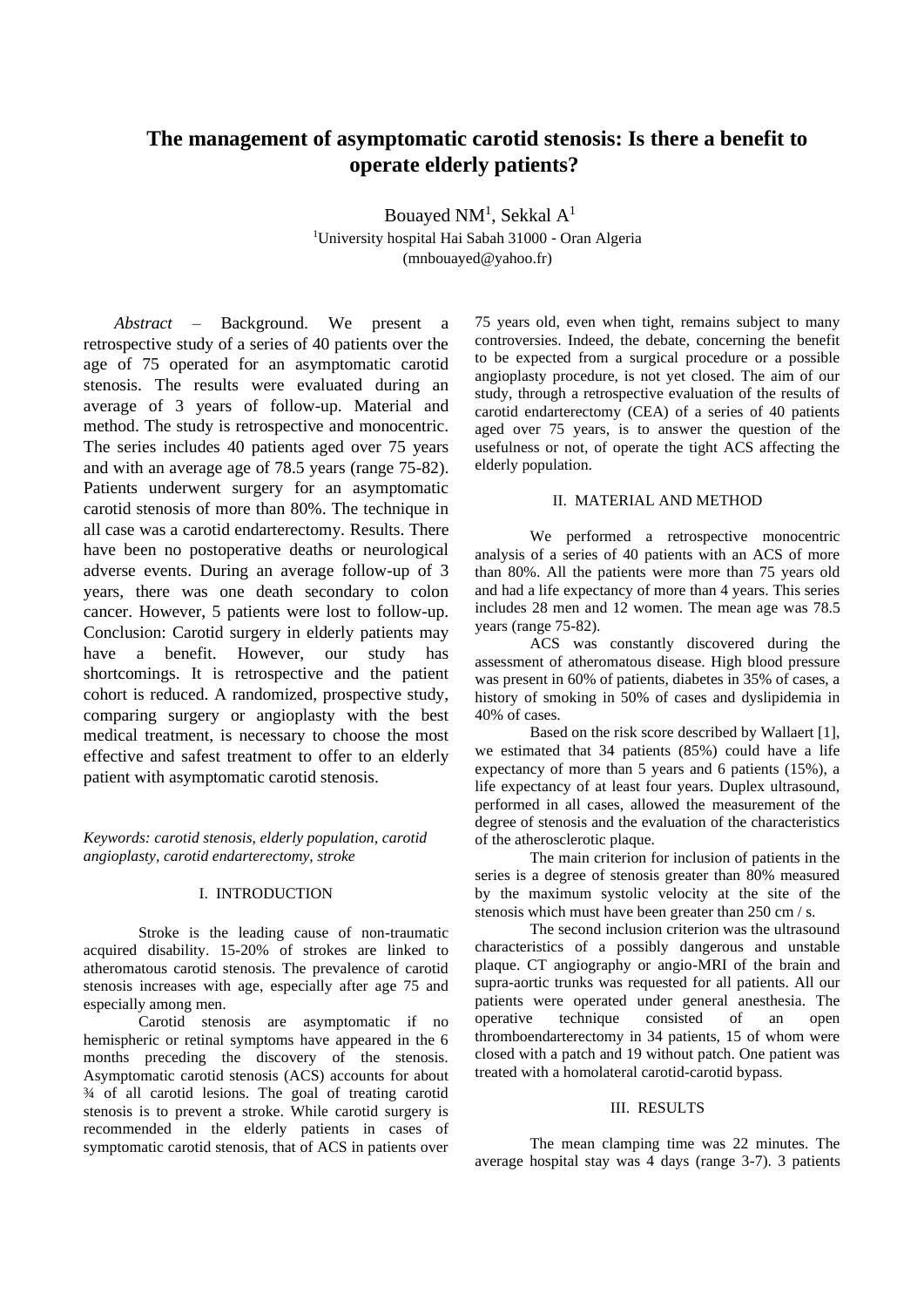had a minor cervical hematoma. 02 patients had regressive cognitive impairment in 2 days.

There were no neurological events or deaths during the first 30 post-operative days. During an average follow-up of 3 years (range 0.5 and 5), 5 patients were lost to follow-up. One patient died, 4 years later, secondary to a colon cancer and another patient suffered from a state of dementia. The rest of the patients followed had no ischemic stroke.

#### IV. DISCUSSION

In some countries, such as Denmark, an ACS is very little operated, while in other countries like the United States, the majority of the carotid stenosis operated, is asymptomatic [2]. Indeed, some authors believe that revascularization is not a solution in ACS, all ages combined [3].

The results of our study are generally good and encouraging. However, the study has flaws: it is retrospective, the cohort is small, the number of people lost to follow-up is relatively large and finally, no comparison with a group of patients ,treated with best medical treatment ,was carried out. These shyness mean that the conclusions of our study could not lead us to specify the therapeutic indications to be adopted in real life with respect to ACS in elderly patients. Thus, in our institution we refer to published randomized studies and to the various recommendations of learned societies for the choice of the best therapeutic option to offer to our elderly patients with ACS.

An older person is more likely to have a stroke than a young subject. An older person's stroke is more disabling and with a higher risk of death than that which occurs in a young subject [4]. However, research of ACS is not routinely recommended in the elderly [5]. It should be noted that prospective randomized studies have often excluded patients over the age of 75 with ACS. Indeed, age has always been considered a surgical risk factor. However, at the end of our study, we noted that age did not increase the operative risk of carotid surgery. This observation was also underlined in the NASCET study, but in patients with symptomatic carotid stenosis [6]. A meta-analysis published by Ballota, collecting 845 CEA performed in patients over 75 years old but symptomatic, found an average cumulative post-operative mortality and neurological morbidity rate of 3.3% [7]. Another confirmation comes from a Canadian study which shows that carotid surgery in elderly patients, even asymptomatic, is not accompanied by an increase in mortality and neurological morbidity but that the postoperative complications, particularly myocardial infarction, should consider a reflection on the advisability of performing CEA in an elderly patient [8].

Thus, the question of the best treatment arises with more reflection when the carotid stenosis is asymptomatic. Optimal medical treatment, including correction of risk factors, one or two antiplatelet agents, a statin and controlled physical activity, has significantly reduced the risk of stroke in patients with ACS. The annual rate of stroke of ACS in patients on optimal medical treatment is currently around 0.5% [2]. The ACST-1 study, which compared a group of patients treated with CEA to another group treated medically, did not find a benefit in terms of prevention of stroke, in patients over 75 years old with ACS [9]. So, what elderly patient can benefit from a carotid interventional procedure? We believe ,that under certain conditions, an elderly patient should benefit from carotid revascularization if his stenosis is very tight, by more than 80%, or if it progresses rapidly, if his life expectancy exceeds 4 years, if he is no cognitive impairment, if the plaque ultrasound structure raises the risk of an embolic risk (irregular or echolucent plaque) or if the MRI shows an intra-plaque hemorrhage, or if the transcranial doppler reveals transient signals of high intensity from spontaneous micro-embolization or if a silent ipsilateral cerebral infarction is found or a decrease in vascular reactivity [9]. If the therapeutic indication is selected, what type of anesthesia will be made for the realization of carotid revascularization? Locoregional anesthesia is often recommended to operate on elderly patients, but in our series, all of our patients had general anesthesia without this being harmful. A final question is that of the choice of technique: endarterectomy or carotid angioplastystenting(CAS)? Stanziale compared carotid angioplasty in patients over the age of 80 to those under the age of 80 and concluded that the risk of angioplasty is much higher in the elderly than in the young [10] Results, which contradict Stanziale's conclusion, are reported by another study that compared a group of 129 patients treated with CAS to another group of 45 patients treated with CEA. All patients were over 80 years of age. 80% of patients were asymptomatic. There were 2.3% death and stroke at 30 days in the group treated by CAS and 4.4% in the group treated by CEA. The author of this study underlines that if the CAS is carried out by an experienced team, octogenarians can benefit from it with more safety [11]. The complex arterial anatomy of the elderly may explain the high rate of complications after CAS in patients over

80 years of age [12]. In order to reduce the rate of neurological complications after CAS, trans-carotid angioplasty has developed and has become safer and more effective in octogenarians, whether symptomatic or asymptomatic, as pointed out in an article published by Ghamraoui which found that the clamping procedure and time were short and that the hospital stay was also short. [13]. However, whatever the technique chosen, open surgery or angioplasty-stenting, it must be performed by a trained team which has an activity whose combined mortality and neurological mortality rate is less than 3%. [14].

#### V. CONCLUSION